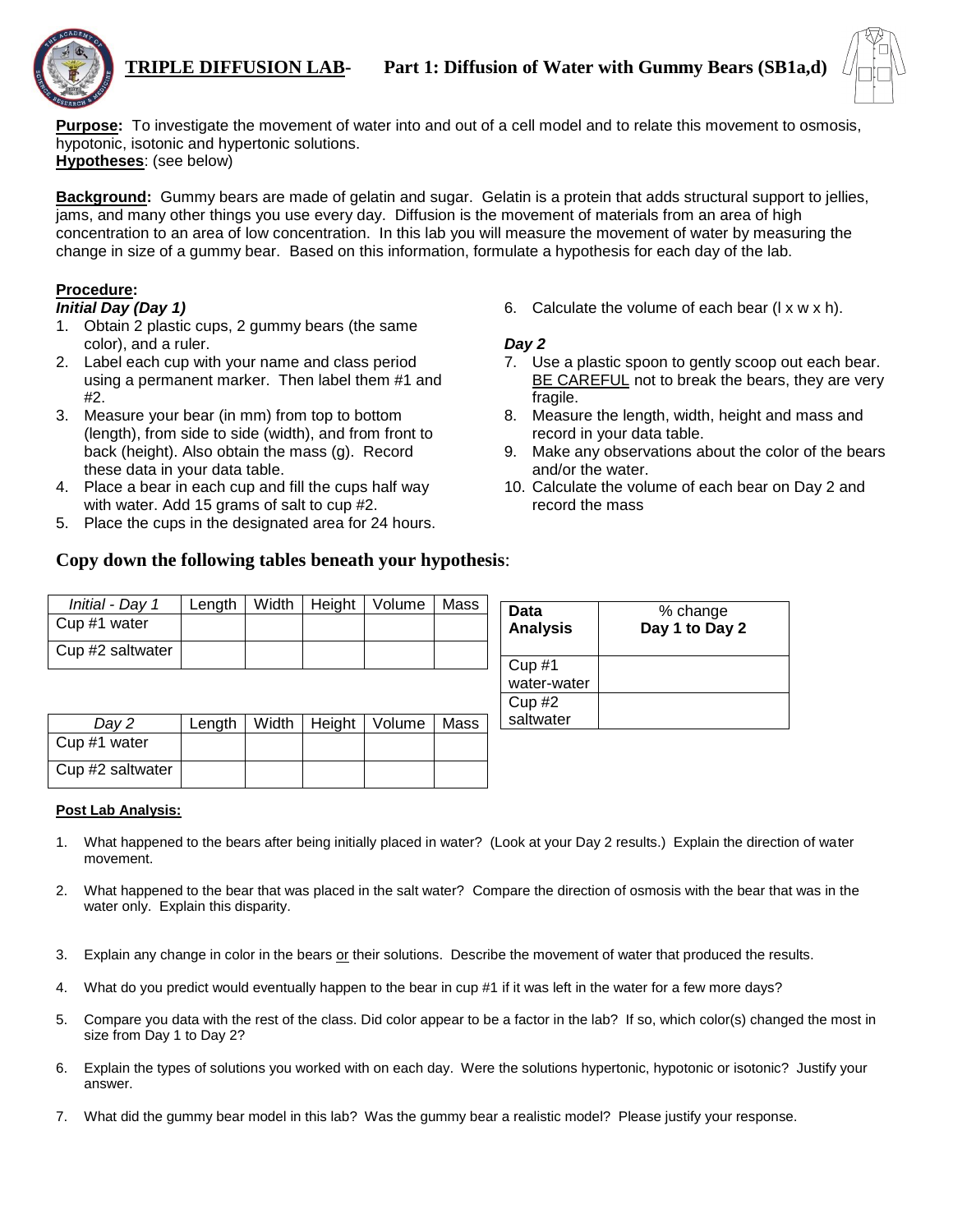# **TRIPLE DIFFUSION LAB- Part 2: Hydrophilic Spheres Diffusion (SB1 a, d)**

## **Procedure:**

#### *Initial Day (Day 1)*

- 1. Obtain one hydrophilic sphere and a precision caliper.
- 2. Label each cup with your name and class period using a permanent marker. Then label it "sphere". NOTE: calipers are coated in protective grease during storage. Use a towel to wipe off the grease before you take any measurements.
- 3. Measure the diameter of the sphere to the nearest 0.5 mm using the calipers. Also obtain the mass (g). Record these data in your data table.
- 4. Place the sphere in a cup and fill the cup half way with water. Place the cup in a designated area for 24 hours.
- 5. Calculate the volume of the sphere  $(v=4/3πr<sup>3</sup>)$ .

### *Day 2*

- 6. Use a plastic spoon to gently scoop the sphere. BE CAREFUL not to break the sphere as it is very fragile.
- 7. Measure the diameter of the sphere to the nearest 0.5 mm using the calipers. Also obtain the mass (g).and record in your data table.
- 8. Calculate the volume of volume of the sphere  $(v=4/3πr<sup>3</sup>)$ .
- 9. Calculate the percentage growth between day 1 and day 2.
- 10. Calculate the density of the speher

### *Day 3*

- 11. Repeat these steps for day three. This may occur over the weekend. If so, make note of this information to correct for any sources of error.
- 12. Calculate the percentage growth between day 2 and day 3.
- 13. Calculate the density of the sphere.

#### **Data Table: Create a data table that is appropriate for your data set.**

## **Post Lab Analysis:**

**1.** Write a paragraph that summarizes your results. Be sure to discuss the movement of water. Also discuss the percentage growth between the various days. It will also be necessary to discuss sources of error, especially if the experiment went over a weekend. Also discuss the density of the sphere. How could the data set be corrected, or extrapolated to account for any days in which the sphere was not measured?

# **TRIPLE DIFFUSION LAB- Part 3: Starch / Iodine Diffusion Lab (SB1 a, d)**

**Introduction:** In this lab you will observe the diffusion of a substance across a semi-permeable membrane. Iodine is a known indicator for starch. An indicator is a substance that chances color in the presence of the substance it indicates. Watch as your teacher demonstrates how iodine changes in the presence of starch. The purpose of this lab is to observe the movement of solutes in a concentration gradient, in an attempt to reach equilibrium (homeostasis).

**Pre-lab Observations:** Describe what happened when iodine came into contact with starch.

## **Experimental Procedure:**

1. Fill a plastic bag with 10 grams of corn starch and a 25 ml of water then tie the bag. Obtain the mass of the cornstarch water bag.

- 2. Fill a cup with 150mL of water and add 15 drops of iodine with a transfer pipette.
- 3. Place the bag in the cup so that the cornstarch mixture is submerged in the iodine water mixture.

Sphere

Surface Area  $A = 4 \pi r^2$ 



Volume  $V = \frac{4}{3} \pi r^3$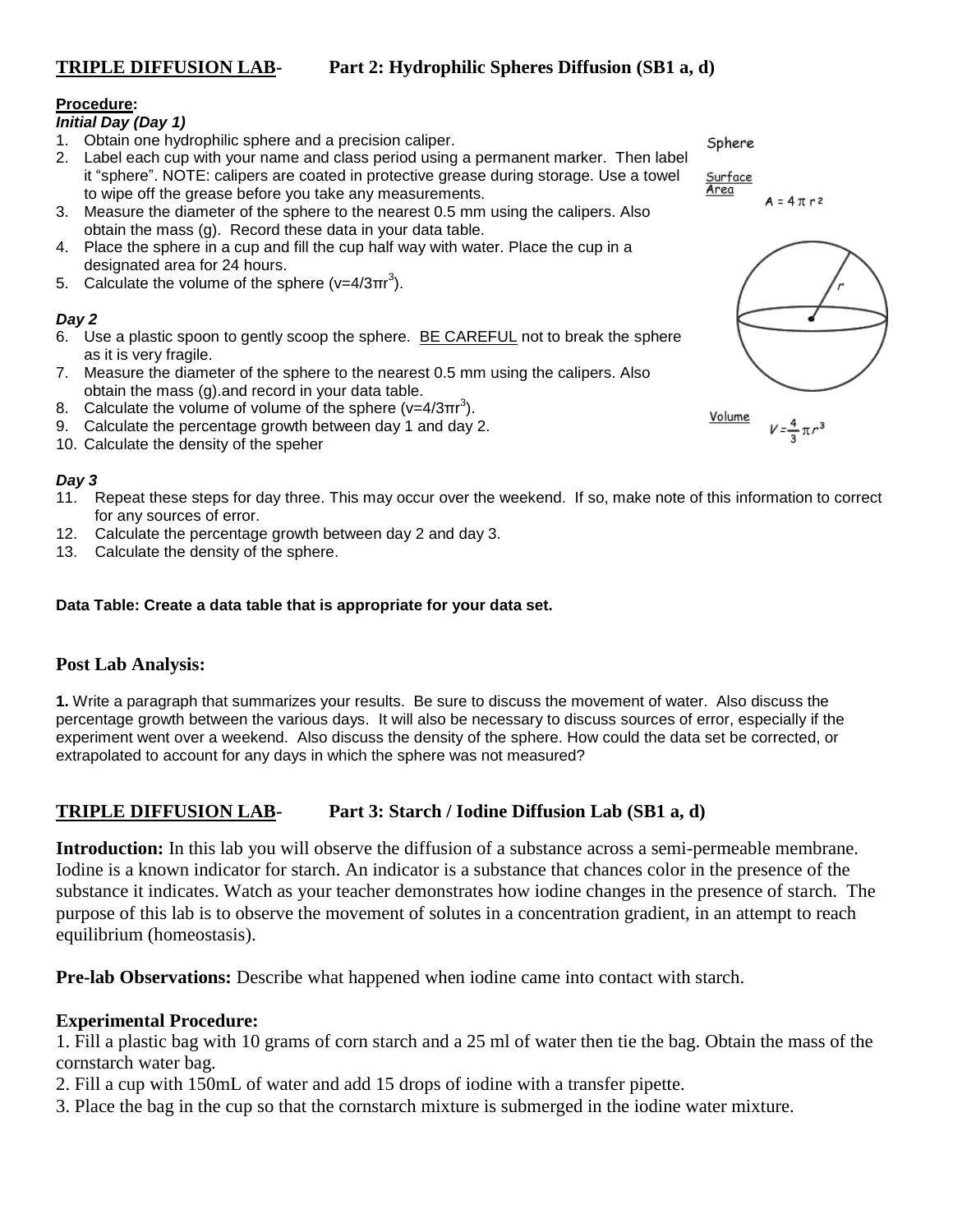4. Wait 24 hours and record your observations in the data table. While you are waiting, record initial observations in the data table and answer questions 1-13 below.

# **Pre-Lab Questions:**

1. Compare and contrast the process of diffusion and osmosis.

2. The bag in this lab represents a model of a cell. How is this realistic representation?

3. Why is iodine used as an indicator (think back to Mag-Mush)?

4. Molecules that move by means of passive transport tend to move from areas of \_\_\_\_\_\_\_ concentration to areas of \_\_\_\_\_\_ concentration.

# **We are going to think about concentrations now, which substances are more or less concentrated depends on which one has the most substance in it.**

5. Is the bag or cup more concentrated in starch?

6. Is the bag or cup more concentrated in iodine?

7. What macromolecule could starch be categorized as? What type of cell transport is required for these types of molecules?

8. Explain the difference between passive transport and active transport. Predict which one you will be observing?

# **Make Some Predictions:**

9. If the bag was permeable to starch, which way would the starch move, into the bag or out of the bag?

10. If the bag was permeable to iodine, which way would the iodine move, into or out of the bag?

11. If the bag was permeable to iodine, what color would you expect the solution in the baggie to turn?

12. If the bag was permeable to starch, what color would you expect the solution in the bag to turn?

13. Make a hypothesis about what you think will happen and justify your thoughts.

# **Data Table: Monitoring color change of the solutions.**

|                                 | <b>Initial</b> | 24 hours |
|---------------------------------|----------------|----------|
| <b>Solution in Beaker COLOR</b> |                |          |
| Solution in Bag COLOR           |                |          |
| Mass of bag $(g)$               |                |          |

# **Post Lab Analysis:**

- 1. Based on your observations, which substance moved, the iodine/water solution or the starch?
- 2. How did you determine this and **why** do you believe this occurred?
- 3. The plastic baggie was permeable to which substance?